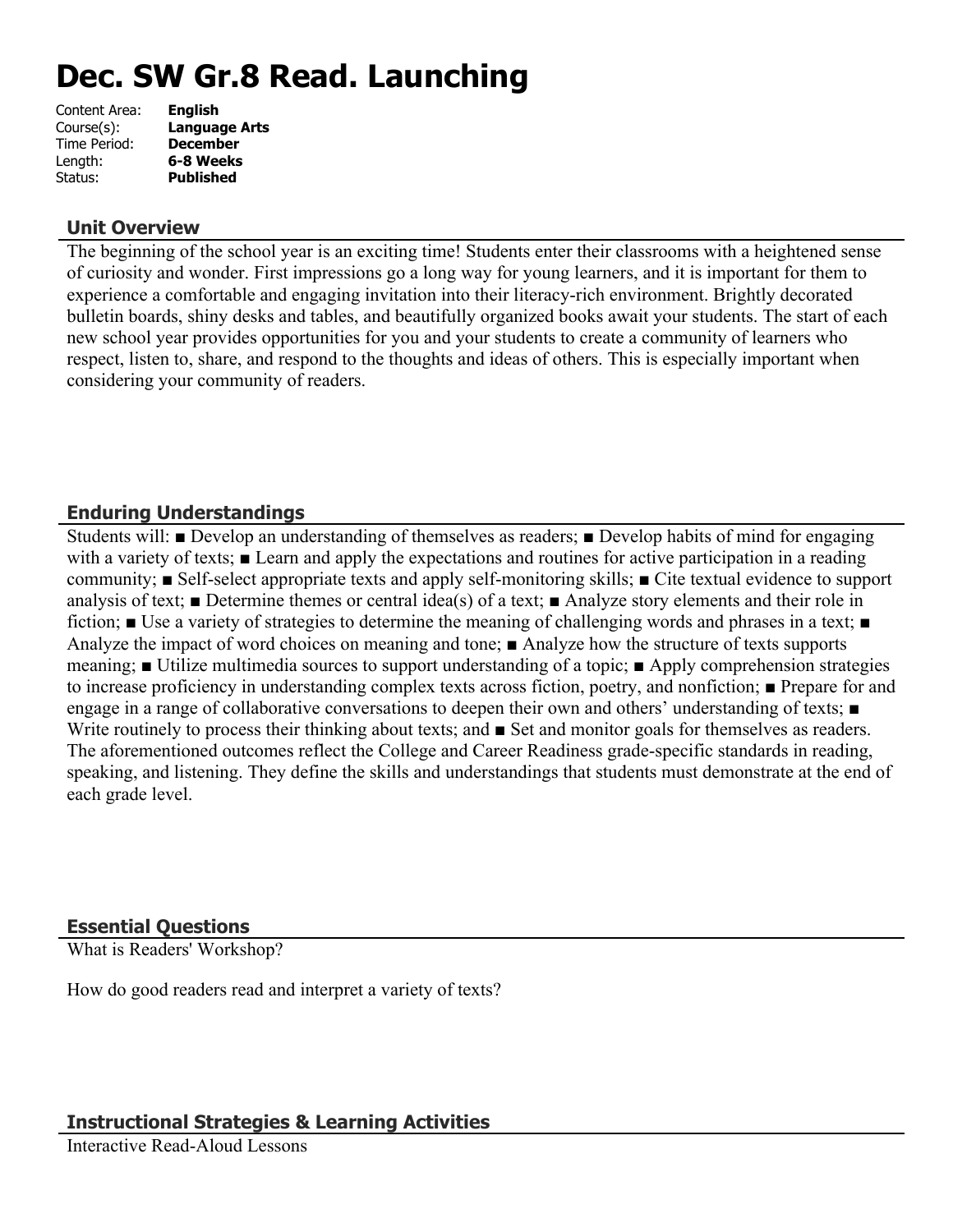Lesson 1: What Is Reading Workshop? uses "Companion" by Manjush Dasgupta from This Same Sky by Naomi Shihab Nye (Ed.) and How Reading Changed My Life by Anna Quindlen. Rationale: Reading workshop is a time to learn and grow as readers. Students will reflect on their own reading histories to understand their reading identities and begin to build a reading community. Common Core State Standards: RL.8.10, SL.8.1, RL.8.1, RI.8.1 Skills and Strategies: Using Schema, Making Inferences, Listening and Responding, Engaging in Discussion/Collaborating

Lesson 2: Readers Are Active Thinkers uses 145th Street: Short Stories by Walter Dean Myers. Rationale: Readers are active thinkers as they read, using a variety of comprehension strategies to support understanding. Students will learn about the tools and expectations of reading workshop. Common Core State Standards: RL.8.1, RI.8.1, RL.8.3, RL.8.10, SL.8.1, W.8.10 Skills and Strategies: Monitoring and Repairing Comprehension, Using Schema, Questioning, Making Inferences, Synthesizing

Lesson 3: Crafting a Reading Life uses 145th Street: Short Stories by Walter Dean Myers. Rationale: Readers choose different books for different purposes. Readers are individuals with various strengths, challenges, and interests. Students will use their own identities to select well-matched texts across genres. Common Core State Standards: SL.8.1, RL.8.1, RL.8.2, RL.8.3, RL.8.10 Skills and Strategies: Text and Genre Features/Structure, Monitoring and Repairing Comprehension, Making Inferences, Synthesizing

Lesson 4: Building Reading Stamina uses Cars on Mars: Roving the Red Planet by Alexandra Siy. Rationale: Readers cultivate habits that help them overcome obstacles as they are reading. Students will notice and react to new information as they read to help them understand their reading more deeply. Common Core State Standards: RI.8.1, RI.8.3, RI.8.4, RI.8.5, RI.8.10 Skills and Strategies: Monitoring and Repairing Comprehension, Using Schema, Questioning, Making Inferences, Visualizing, Text and Genre Features/Structure Mentor Texts 145th Street: Short Stories by Walter Dean Myers Cars on Mars: Roving the Red Planet by Alexandra Siy Guys Read: Funny Business by Jon Scieszka (Ed.) How Reading Changed My Life by Anna Quindlen Knock at a Star by X. J. Kennedy and Dorothy M. Kennedy (Eds.) This Same Sky by Naomi Shihab Nye (Ed.)

Lesson 5: Using Strategies to Understand Complex Text uses Cars on Mars: Roving the Red Planet by Alexandra Siy. Rationale: Readers know what it feels like to understand what they read. Students will pay attention when meaning breaks down and use strategies to help clarify their understanding, especially with complex text. Common Core State Standards: RI.8.1, RI.8.2, RI.8.4, L.8.4, RI.8.10, W.8.10 Skills and Strategies: Monitoring and Repairing Comprehension, Using Schema, Visualizing, Finding Word Meaning (Vocabulary)

Lesson 6: Combining What You Know With the Text uses "Your Question for Author Here" by Kate DiCamillo and Jon Scieszka from Guys Read: Funny Business by Jon Scieszka (Ed.). Rationale: Readers bring what they know or have experienced to their reading. Students will activate their prior knowledge about the genre, author, and topic before reading and combine their prior knowledge with the clues in the text to infer meaning as they read. Common Core State Standards: RL.8.1, SL.8.1, RL.8.2 Skills and Strategies: Using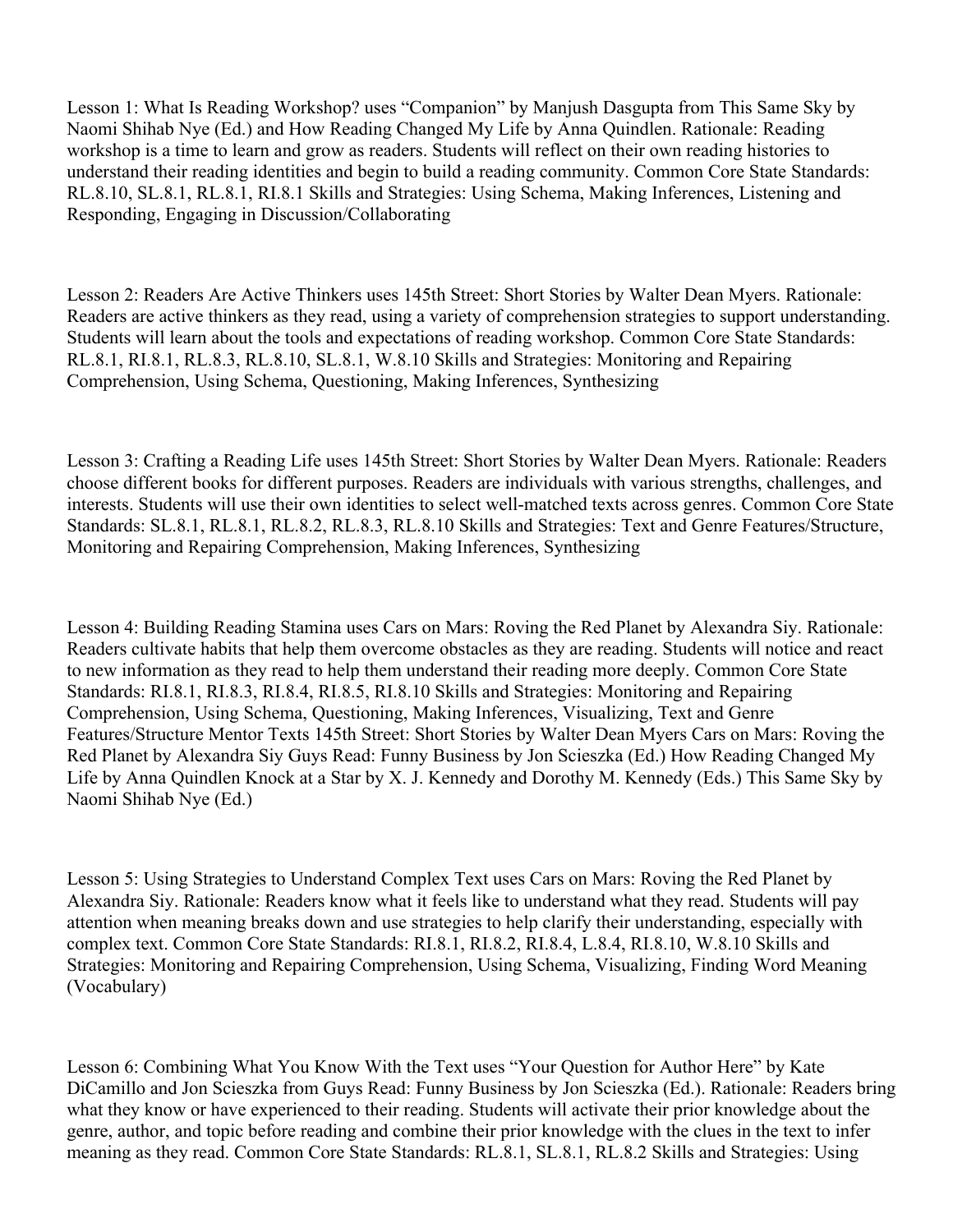Schema, Making Inferences, Text and Genre Features/Structure, Engaging in Discussion/Collaborating

Lesson 7: Growing Ideas Through Conversation uses "Your Question for Author Here" by Kate DiCamillo and Jon Scieszka from Guys Read: Funny Business by Jon Scieszka (Ed.). Rationale: Readers synthesize how their thinking develops from the beginning to the end of a text to infer themes or big ideas. Students will grow ideas by talking with other readers and using evidence from the text. Common Core State Standards: RL.8.1, RL.8.2, SL.8.1, RL.8.3, RL.8.4, W.8.10 Skills and Strategies: Making Inferences, Determining Importance, Synthesizing, Text and Genre Features/ Structure, Speaking to Communicate, Listening and Responding, Engaging in Discussion/Collaborating

Lesson 8: Engaging With Complex Text Through Conversation uses "The Pen" (p. 14), "Freedom" (p. 27), and "Lamento" (p. 28) from This Same Sky: A Collection of Poems from around the World by Naomi Shihab Nye (Ed.). Rationale: Readers read complex texts closely. They infer meaning from the writer's language choices and analyze ideas across texts. Students will benefit from building on each other's thinking to take meaning to a deeper level. Common Core State Standards: RL.8.1, RL.8.2, RL.8.4, SL.8.1, RL.8.5, RL.8.10 Skills and Strategies: Making Inferences, Synthesizing, Using Schema, Engaging in Discussion/Collaborating

Mini-Lessons

Lesson 1: Setting Goals for Ourselves as Readers uses students' individual reading goals and a mentor text and anchor chart from a previous lesson for modeling strategies. Rationale: Readers set goals to support their individual growth. Students will reflect on their learning in order to set goals and make plans for themselves. Common Core State Standards: RL.8.10, RI.8.10, SL.8.1 Skill and Strategy: Monitoring and Repairing Comprehension

Lesson 2: Making Reading Plans uses How Reading Changed My Life by Anna Quindlen. Rationale: Readers are always prepared with books to read next; they have a plan for keeping new reading ideas at hand. Students will consider how to generate ideas for reading. Common Core State Standards: RL.8.10, RI.8.10 Skill and Strategy: Text and Genre Features/Structure

Lesson 3: Expanding Our Reading Worlds uses 145th Street: Short Stories by Walter Dean Myers. Rationale: Readers share books that they love and expect to get recommendations from other readers. Students will understand the importance of book recommendations and create meaningful book talks. Common Core State Standards: RL.8.2, SL.8.1, RL.8.10, RI.8.10 Skills and Strategies: Determining Importance, Synthesizing, Text and Genre Features/Structure, Speaking to Communicate, Listening and Responding

Lesson 4: Exploring Conflict in the World of Fiction uses 145th Street: Short Stories by Walter Dean Myers. Rationale: Readers of fiction consider the types of conflict that are developed in a text. Readers pay attention to the character's actions and thoughts as well as how the character deals with events and other characters. Students will analyze internal and external conflicts in fiction. Common Core State Standards: RL.8.1, RL.8.2,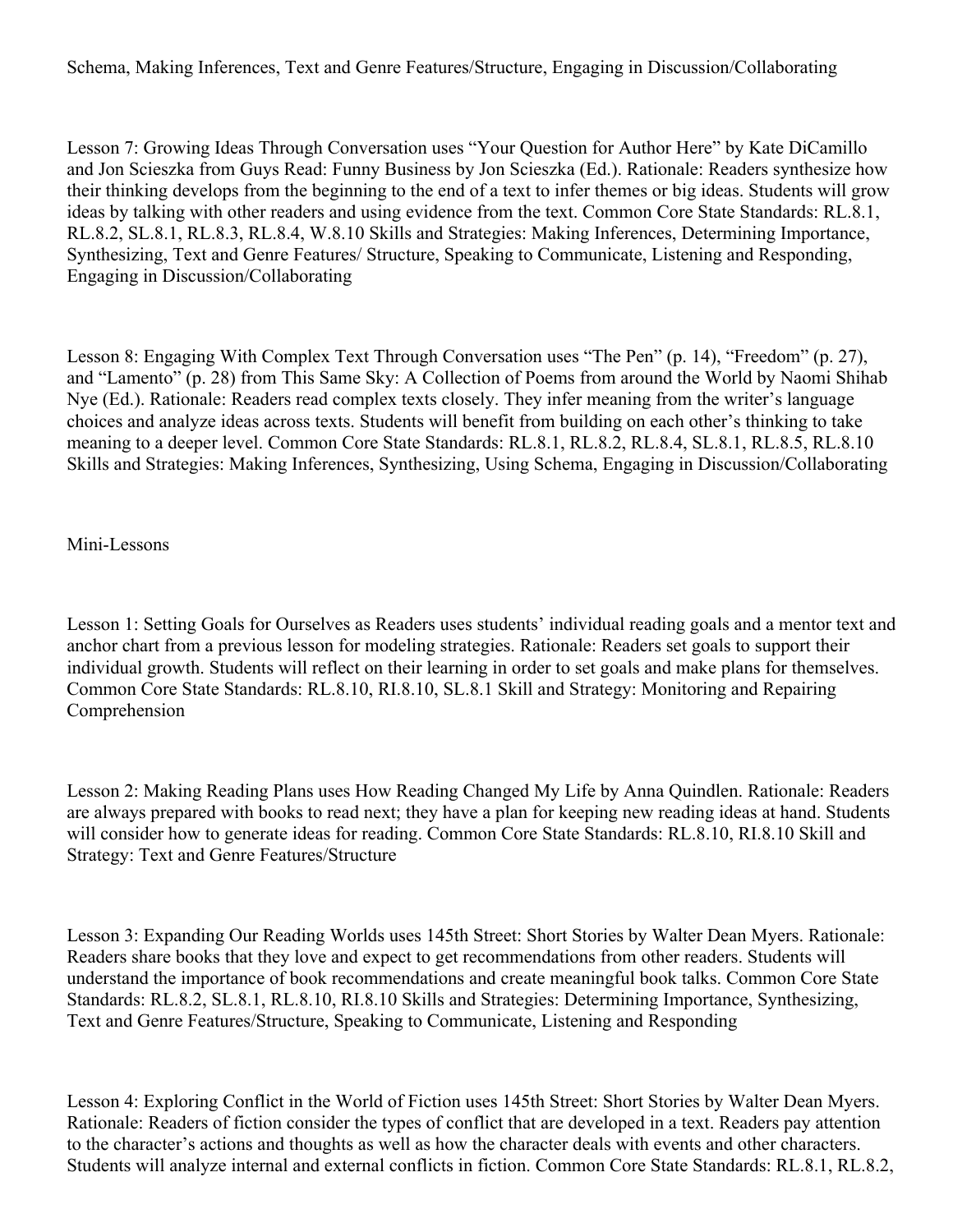Lesson 5: Talking About Fiction uses "Your Question for Author Here" by Kate DiCamillo and Jon Scieszka from Guys Read: Funny Business by Jon Scieszka (Ed.). Rationale: Readers of fiction notice characters, setting, plot, and themes as they read. They deepen their understanding of fiction by sharing their thinking about these elements through discussions with each other. Students will formulate topics for conversation and discuss with partners to further their comprehension of stories. Common Core State Standards: RL.8.1, RL.8.2, RL.8.3, RL.8.4, SL.8.1, RL.8.10 Skills and Strategies: Monitoring and Repairing Comprehension, Using Schema, Questioning, Making Inferences, Determining Importance, Finding Word Meaning (Vocabulary), Listening and Responding, Engaging in Discussion/ Collaborating

Lesson 6: Meeting Challenges in Reading Nonfiction uses Cars on Mars: Roving the Red Planet by Alexandra Siy. Rationale: Readers expect challenges in reading to learn new information. They carefully examine all the clues that writers provide to help them gain knowledge. Students will examine how writers' language choices convey their messages. Common Core State Standards: RI.8.1, RI.8.4, RI.8.10, L.8.4 Skills and Strategies: Monitoring and Repairing Comprehension, Using Schema, Visualizing, Making Inferences, Finding Word Meaning (Vocabulary)

Lesson 7: Determining What's Important in Nonfiction uses Cars on Mars: Roving the Red Planet by Alexandra Siy. Rationale: Readers sift and sort through the information in nonfiction texts to understand how important ideas are developed. Students will determine important ideas and details that support major concepts. Common Core State Standards: RI.8.1, RI.8.2, RI.8.10, W.8.10 Skills and Strategies: Determining Importance, Questioning, Making Inferences, Using Schema, Visualizing

Lesson 8: Expanding Content Knowledge Using Other Media uses Cars on Mars: Roving the Red Planet by Alexandra Siy and media about the Mars Exploration Rovers. Rationale: Readers gain information from multiple sources, including visual texts. Students will identify additional information they need and use multimedia sources to supplement the understanding derived from written texts. Common Core State Standards: RI.8.1, RI.8.7, RI.8.10 Skills and Strategies: Visualizing, Text and Genre Features/Structure, Using Schema, Questioning

Lesson 9: Relating Form and Content in Poetry uses "There was an old person from Skye" by Edward Lear and "Childhood" by Frances Cornford from Knock at a Star by X. J. Kennedy and Dorothy M. Kennedy (Eds.) and "Grandmother" by Sameeneh Shirazie from This Same Sky by Naomi Shihab Nye (Ed.). Rationale: Readers of poetry recognize how poets use different structures to convey their thoughts and emotions. Students will notice how the structure of a poem impacts the feelings and ideas that are conveyed. Common Core State Standards: RL.8.1, RL.8.2, RL.8.5, RL.8.10 Skills and Strategies: Text and Genre Features/Structure, Making Inferences, Visualizing

Lesson 10: Reflecting on Reading Goals uses all of the mentor texts from the unit, sample student work, and students' reflections on their reading work and goals. Rationale: Readers reflect on their goals in order to gain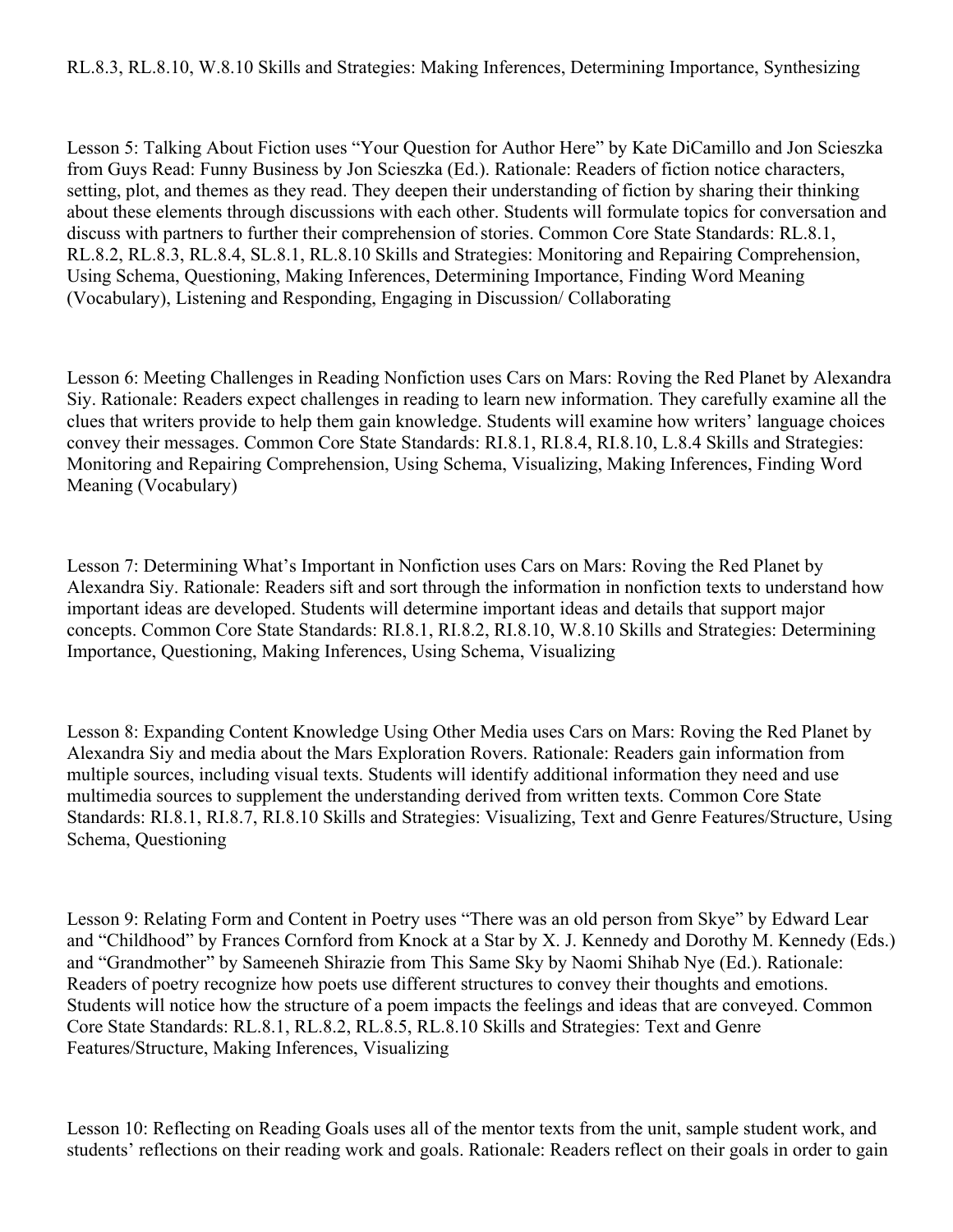insight into their habits and behaviors as readers. Students will present evidence to support their reflections on their goals and set new goals. Common Core State Standards: RL.8.10, RI.8.10 Skills and Strategies: Monitoring and Repairing Comprehension, Synthesizing

### **Integration of Career Readiness, Life Literacies and Key Skills**

| TECH.9.4.8.CI.4      | Explore the role of creativity and innovation in career pathways and industries.                                                                                  |
|----------------------|-------------------------------------------------------------------------------------------------------------------------------------------------------------------|
| WRK.9.2.8.CAP.3      | Explain how career choices, educational choices, skills, economic conditions, and personal<br>behavior affect income.                                             |
| <b>TECH.9.4.8.CI</b> | Creativity and Innovation                                                                                                                                         |
| <b>TECH.9.4.8.CT</b> | Critical Thinking and Problem-solving                                                                                                                             |
| WRK.9.2.8.CAP.2      | Develop a plan that includes information about career areas of interest.                                                                                          |
| WRK.9.2.8.CAP.4      | Explain how an individual's online behavior (e.g., social networking, photo exchanges,<br>video postings) may impact opportunities for employment or advancement. |
| <b>WRK.9.2.8.CAP</b> | <b>Career Awareness and Planning</b>                                                                                                                              |
| TECH.9.4.8.DC.2      | Provide appropriate citation and attribution elements when creating media products (e.g.,<br>$W.6.8$ ).                                                           |
| TECH.9.4.8.DC.1      | Analyze the resource citations in online materials for proper use.                                                                                                |

# **Technology and Design Integration**

Students will interact with the lesson through the Smartboard. Students will generate digital projects to document understanding.

CS.6-8.8.1.8.CS.4 Systematically apply troubleshooting strategies to identify and resolve hardware and software problems in computing systems.

# **Interdisciplinary Connections**

Various disciplines will be explored through group texts and individual leveled, choice texts.

# **Differentiation**

- Understand that gifted students, just like all students, come to school to learn and be challenged.
- Pre-assess your students. Find out their areas of strength as well as those areas you may need to address before students move on.
- Consider grouping gifted students together for at least part of the school day.
- Plan for differentiation. Consider pre-assessments, extension activities, and compacting the curriculum.
- Use phrases like "You've shown you don't need more practice" or "You need more practice" instead of words like "qualify" or "eligible" when referring to extension work.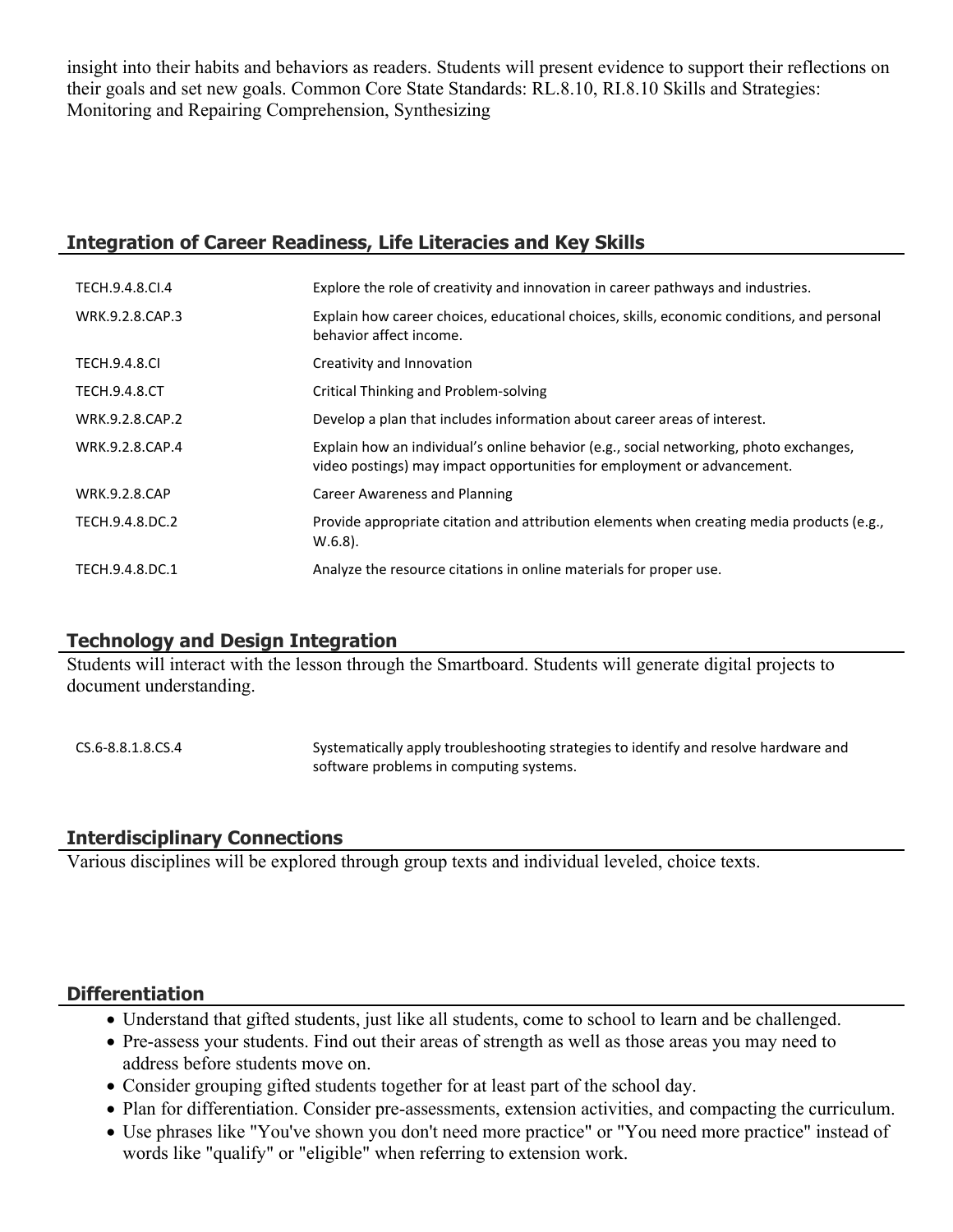- Encourage high-ability students to take on challenges. Because they're often used to getting good grades, gifted students may be risk averse.
- **Definitions of Differentiation Components**:
	- o Content the specific information that is to be taught in the lesson/unit/course of instruction.
	- o Process how the student will acquire the content information.
	- o Product how the student will demonstrate understanding of the content.
	- o Learning Environment the environment where learning is taking place including physical location and/or student grouping

#### **Differentiation occurring in this unit:**

Students will have access to leveled libraries of a variety of texts and be able to choose based on interest.

#### **Modifications & Accommodations**

Refer to QSAC EXCEL SMALL SPED ACCOMMOCATIONS spreadsheet in this discipline.

#### **Modifications and Accommodations used in this unit:**

IEP and 504 accommodations will be utilized.

# **Benchmark Assessments**

**Benchmark Assessments** are given periodically (e.g., at the end of every quarter or as frequently as once per month) throughout a school year to establish baseline achievement data and measure progress toward a standard or set of academic standards and goals.

#### **Schoolwide Benchmark assessments:**

Aimsweb benchmarks 3X a year

Linkit Benchmarks 3X a year

#### **Additional Benchmarks used in this unit:**

Writing Samples

Linkit testing 3 times a year.

Aimsweb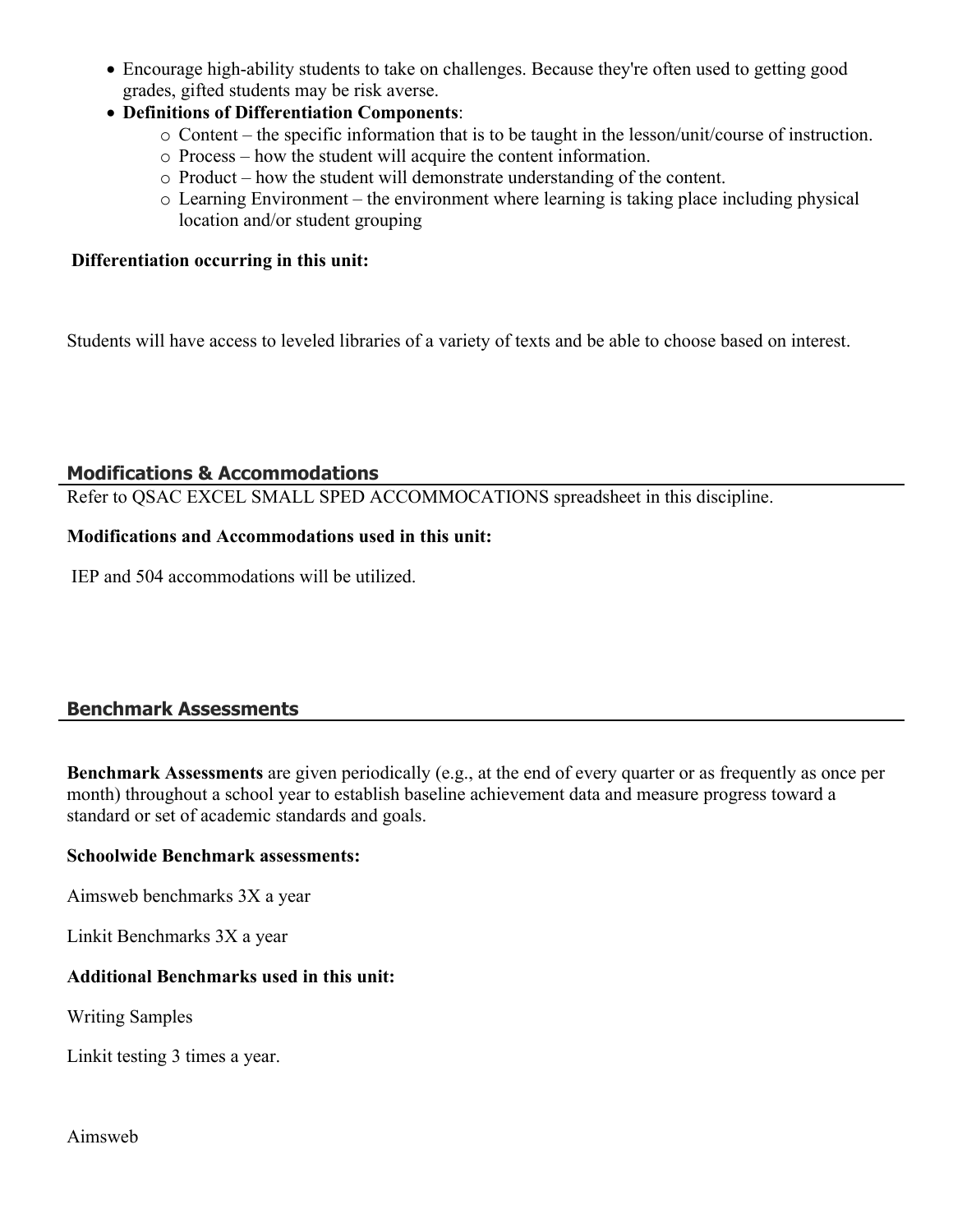### **Formative Assessments**

Assessment allows both instructor and student to monitor progress towards achieving learning objectives, and can be approached in a variety of ways. **Formative assessment** refers to tools that identify misconceptions, struggles, and learning gaps along the way and assess how to close those gaps. It includes effective tools for helping to shape learning, and can even bolster students' abilities to take ownership of their learning when they understand that the goal is to improve learning, not apply final marks (Trumbull and Lash, 2013). It can include students assessing themselves, peers, or even the instructor, through writing, quizzes, conversation, and more. In short, formative assessment occurs throughout a class or course, and seeks to improve student achievement of learning objectives through approaches that can support specific student needs (Theal and Franklin, 2010, p. 151).

#### **Formative Assessments used in this unit:**

| Discussion          |
|---------------------|
| Teacher observation |
| worksheets          |
| projects            |
| teacher made tests  |

#### **Summative Assessments**

**Summative assessments** evaluate student learning, knowledge, proficiency, or success at the conclusion of an instructional period, like a unit, course, or program. Summative assessments are almost always formally graded and often heavily weighted (though they do not need to be). Summative assessment can be used to great effect in conjunction and alignment with formative assessment, and instructors can consider a variety of ways to combine these approaches.

#### **Summative assessments for this unit:**

Unit assessments

# **Instructional Materials**

Instructional material with the Schoolwide, Inc. unit,